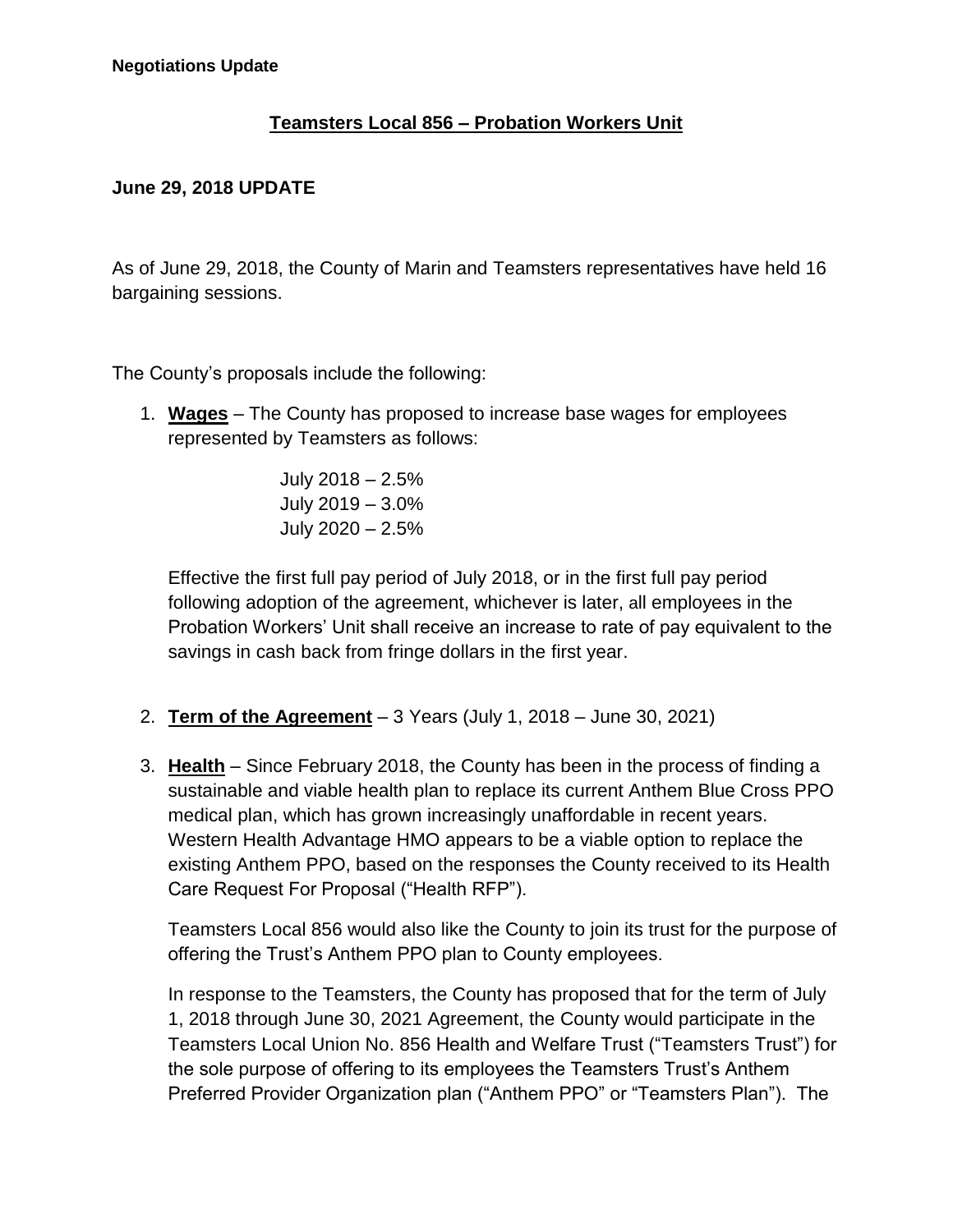County's participation will be effective the plan year beginning January 1, 2019 and is conditioned upon the County and the Teamsters Trust entering into a contract no later than August 17, 2018, for participation in the Anthem PPO, which shall be accomplished through reasonable, good-faith negotiation.

The County's continued participation in the Teamsters Plan would be subject to a review of future renewal rates: Upon the County's receipt of the renewals for its health plans for subsequent plan years (e.g., the Teamsters Trust Anthem PPO Plan ("Teamsters Plan"), Kaiser Permanente ("KP"), and Western Health Advantage ("WHA")<sup>1</sup>, if the Teamsters Plan's required renewal premium rates exceed each of the competing carriers (e.g., KP and WHA) renewal rates by more than 15.0%, the Teamsters Plan will be automatically discontinued as an offering to all County of Marin participants as of January  $1<sup>st</sup>$  of the immediately following calendar year.

- 4. **Fringe Benefits** The County will adjust its health insurance contribution by 3- 5% for the employee  $+1$  and employee  $+$  family levels when the premium increase to the County's Kaiser S plan (or the County's lowest cost HMO at the time) is at least 3%.
- 5. **Cash Back** The County has proposed to gradually reduce all forms of cash back of unused fringe benefit monies for employees who receive County health benefits over the life of the new labor agreement as follows:

Effective July 1, 2018, or in the first full pay period following adoption of the agreement, whichever is later – cap of \$50 per pay period

In addition, there will be no cash back for employees hired on or after July 1, 2018, and for employees who do not receive cash back as of July 1, 2018.

6. **Hold Harmless Buyout** – Effective July 1, 2018, or in the first full pay period following adoption of the agreement, whichever is later, the County will eliminate hold harmless monies for all represented employees. Represented employees who receive "hold harmless" payments as of June 30, 2018, will receive a onetime, non-pensionable payment equivalent to 2 years' of each employee's respective hold harmless amount.

<sup>&</sup>lt;sup>1</sup> These plans are named for comparison purposes only. Should the County offer health plans that differ from the ones listed, the 15% figure will be based upon the rates of the health plans the County intends to offer. Naming of the plans is illustrative only of the current make-up of the County health plans and is not intended to be deemed as having been bargained.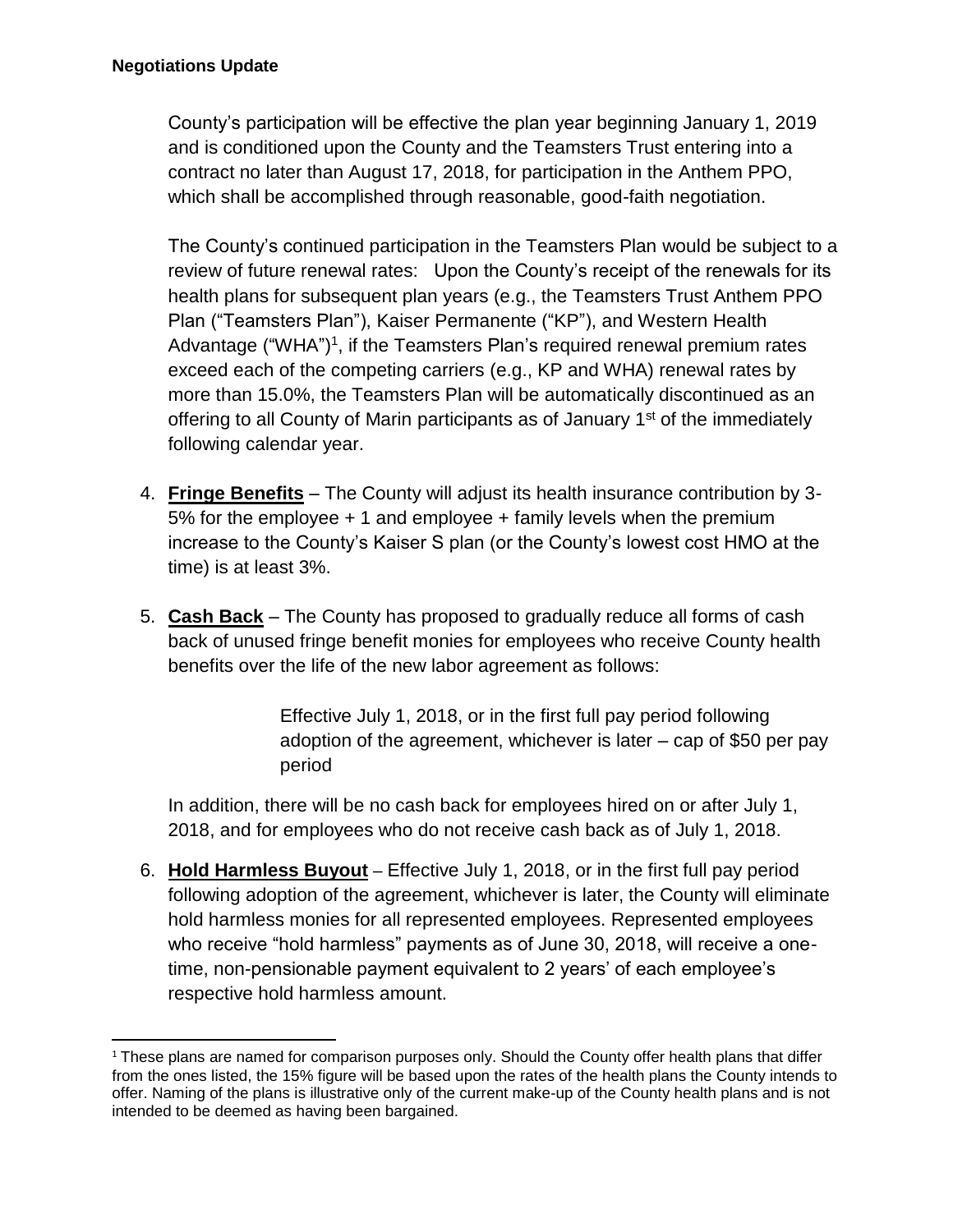- 7. **EPMC** Effective the first pay period in July 2018, or in the first full pay period following adoption of the agreement, whichever is later, the County will reduce its remaining Employer Paid Member Contribution (EPMC) to .315% of an employee's bi-weekly salary towards the employee's retirement contribution and effective the first pay period in July 2019, EPMC will be eliminated.
- 8. **Salary Upon Promotion** Recognizing that the Probation Department does not intend to fill additional Bilingual Deputy Probation Officer (DPO) II positions, employees in the Bilingual DPO II classification as of July 1, 2018, (or in the first full pay period following adoption of the agreement, whichever is later), who are promoted to a position in the Senior DPO classification and are eligible to receive a bilingual differential in the new classification, shall receive a minimum of a five percent (5%) increase, inclusive of the bilingual differential in the Senior DPO class, above the employee's base salary in the Bilingual DPO II classification. After the promotion, the employee will be Y-rated until the classification pay rate catches up to the employee's salary.
- **9. Ratification Bonus** Effective the first full pay period of July 2018, or in the first full pay period following adoption of the agreement, whichever is later, regularhire employees whose combined annual compensation, inclusive of base wages and any form of cash back is equal to or greater than \$90,000, and exclusive of overtime shall receive a one-time, non-pensionable payment of \$500.

Effective the first full pay period of July 2018, or in the first full pay period following adoption of the agreement, whichever is later, regular-hire employees whose combined annual compensation, inclusive of base wages and any form of cash back is less than \$90,000, and exclusive of overtime shall receive a onetime, non-pensionable payment of \$1000.

10.**Rental Assistance** – The County has proposed that the parties meet no later than September 30, 2018 to develop a countywide pilot rental assistance program using the \$250,000 that the County has allocated for this program.

**RideGreen Program** – The County has advised Teamsters 856 that it intends to increase commuter incentives for **all** benefits eligible County employees (RideGreen is a countywide program) as follows: